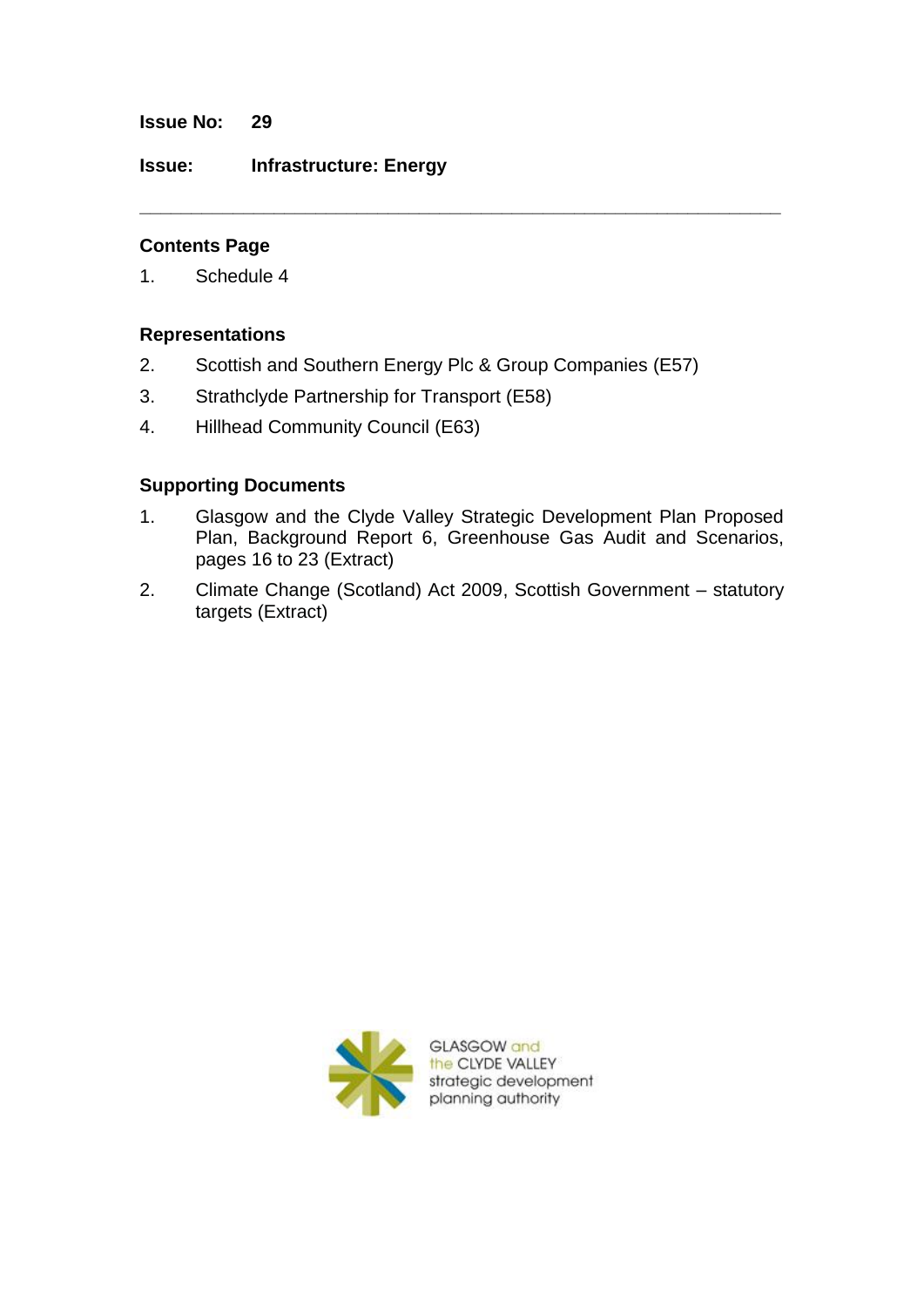| <b>Issue 29</b>                                                                                                                                                                                                                                                                                                                                                                                                                                                                                                                                                                                                                                                                         | <b>Infrastructure: Energy</b>                                                               |                  |
|-----------------------------------------------------------------------------------------------------------------------------------------------------------------------------------------------------------------------------------------------------------------------------------------------------------------------------------------------------------------------------------------------------------------------------------------------------------------------------------------------------------------------------------------------------------------------------------------------------------------------------------------------------------------------------------------|---------------------------------------------------------------------------------------------|------------------|
| <b>Development plan</b><br>reference:                                                                                                                                                                                                                                                                                                                                                                                                                                                                                                                                                                                                                                                   | <b>Spatial Development Strategy Spatial</b><br>Framework 4 Infrastructure                   | <b>Reporter:</b> |
| Body or person(s) submitting a representation raising the issue (including<br>reference number):                                                                                                                                                                                                                                                                                                                                                                                                                                                                                                                                                                                        |                                                                                             |                  |
| E57 Scottish and Southern Energy Plc & Group Companies<br>E58 Strathclyde Partnership for Transport<br><b>E63 Hillhead Community Council</b>                                                                                                                                                                                                                                                                                                                                                                                                                                                                                                                                            |                                                                                             |                  |
| <b>Provision</b><br><b>of</b><br>the<br>development plan to<br>which<br>the<br><b>issue</b><br>relates:                                                                                                                                                                                                                                                                                                                                                                                                                                                                                                                                                                                 | Spatial Development Strategy Spatial Framework 4<br>Infrastructure Energy (pages 54 and 55) |                  |
| Planning authority's summary of the representation(s):                                                                                                                                                                                                                                                                                                                                                                                                                                                                                                                                                                                                                                  |                                                                                             |                  |
| E57 Scottish and Southern Energy Plc & Group Companies<br>As a centralised energy generator, Scottish and Southern Energy are concerned<br>about the level of reliance upon decentralised local energy generation in the<br>Spatial Vision and Proposed Plan. It does so in the context of the future of<br>centralised energy generation and the UK Government's White Paper on the<br>future of that sector. The representation acknowledges that decentralised energy<br>generation will have a role to play but seeks clarification on the integration<br>between centralised and decentralised and on the spatial aspects of how the<br>latter may be realised in the city-region. |                                                                                             |                  |
| <b>E58 Strathclyde Partnership for Transport</b><br>Seeks to raise the significance and the profile of decarbonisation in the transport<br>agenda by highlighting its potential as a priority within the energy approach of the<br>Proposed Plan.                                                                                                                                                                                                                                                                                                                                                                                                                                       |                                                                                             |                  |
| <b>E63 Hillhead Community Council</b><br>General concern about the energy sector and current renewable energy mix and<br>the perceived over-reliance upon wind energy, the potential of tidal power, the<br>efficacy of wave power and biomass and promotes the role of local-scale power<br>generation from rivers.                                                                                                                                                                                                                                                                                                                                                                    |                                                                                             |                  |
| Modifications sought by those submitting representations:                                                                                                                                                                                                                                                                                                                                                                                                                                                                                                                                                                                                                               |                                                                                             |                  |
| E57 Scottish and Southern Energy Plc & Group Companies<br>The section of the Strategic Development Plan entitled 'Energy and a Paradigm<br>Shift' is likely only to apply to wholesale regeneration areas, the development of<br>new communities and not to the wider spatial strategy for energy development.<br>However, this lacks clarity and it is recommended that this is made absolutely<br>clear within the Strategic Development Plan.<br><b>E58 Strathclyde Partnership for Transport</b>                                                                                                                                                                                    |                                                                                             |                  |
| Section Energy: Emissions and Energy Supply on page 54 should include a<br>reference to the decarbonisation of transport as a priority.                                                                                                                                                                                                                                                                                                                                                                                                                                                                                                                                                 |                                                                                             |                  |
| <b>E63 Hillhead Community Council</b><br>No specific modification sought.                                                                                                                                                                                                                                                                                                                                                                                                                                                                                                                                                                                                               |                                                                                             |                  |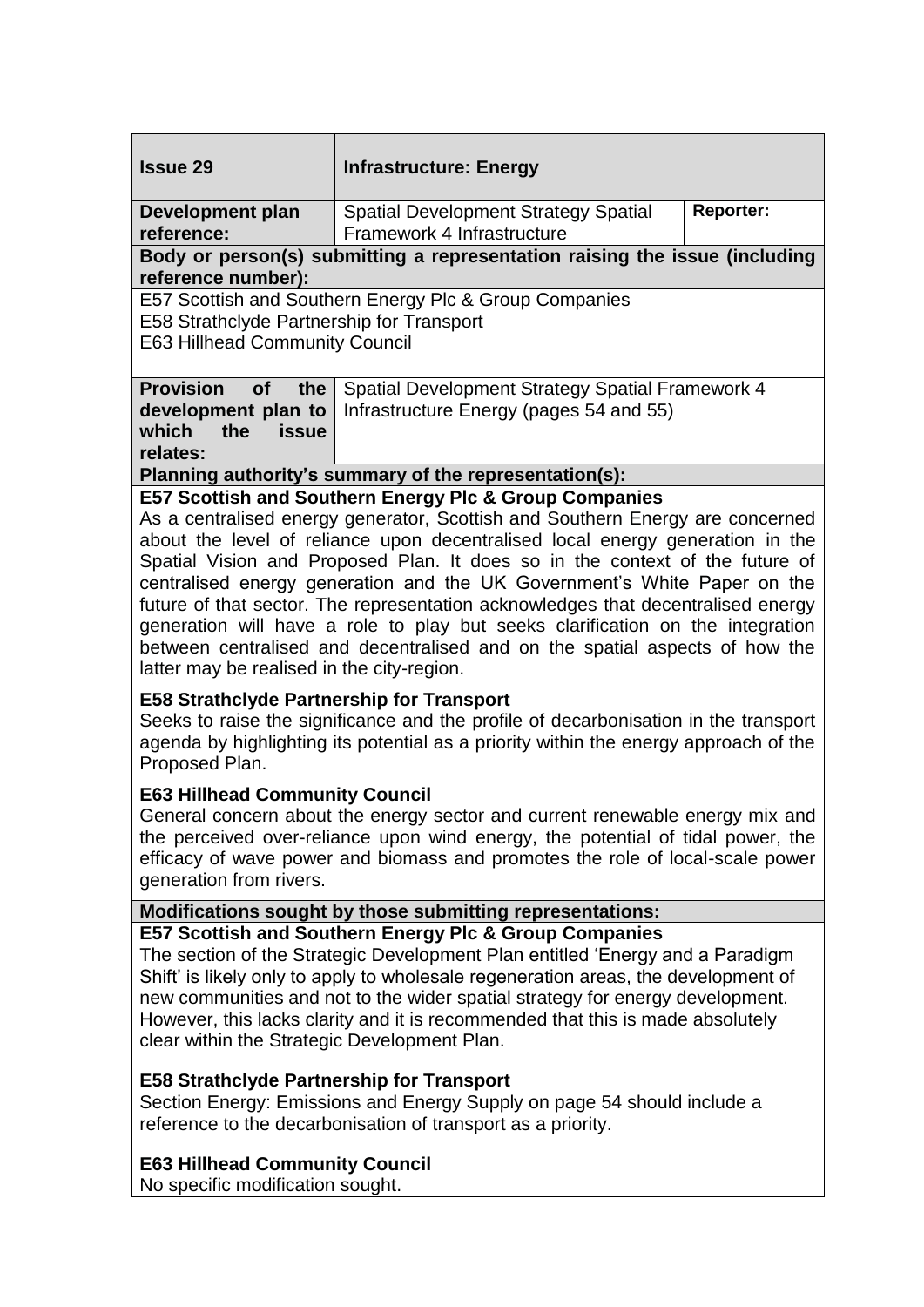### **Summary of responses (including reasons) by planning authority:**

## **E57 Scottish and Southern Energy Plc & Group Companies**

The Glasgow and the Clyde Valley Strategic Development Planning Authority notes the nature of the representation and its request for clarity.

#### The relationship between Centralised and Decentralised Energy Generation in the Future of the City-Region

The representation appears to be a misunderstanding of the Proposed Plan's drive towards a low carbon energy future and the role of land-use strategy in achieving that future. That drive is underpinned by systematic scenario analysis of energy futures (Background Report 6) (Supporting Document 1) which would deliver the greenhouse gas emissions targets set by the Scottish Government (Climate Change (Scotland) Act 2009) (Supporting Document 2). That work establishes decarbonisation of fuels and energy as essential to the future.

Paragraph 4.104 of the Proposed Plan sets out the Glasgow and the Clyde Valley Strategic Development Planning Authority's 'direction of travel' in terms of the future energy paradigm and the shift towards the decarbonisation of supply, either through substitution of non-carbon fuels or through carbon-capture and storage.

Whilst substituting non-carbon fuels can contribute to the centralised energy generation mix and its transmission on the National Grid, carbon-capture and storage is anticipated as the essential future step in addressing such generation from existing carbon-fuel central generating stations.

The Proposed Plan predicates its strategy on centralised energy generation companies moving to implement such technology, once beyond prototype, in order to decarbonise centrally generated energy. In terms of the city-region, it has few land-use ramifications.

However, at the same time, paragraphs 4.106 to 4.109 and Strategy Support Measure 12 set out the potential for developing local urban energy 'smart-grids' based upon non-carbon fuels as a decentralised adjunct to centralised future decarbonised energy transmitted via the National Grid.

Such a step is essential in managing the shift to the Scottish Government's low carbon future, but at no point does the Glasgow and the Clyde Valley Strategic Development Planning Authority anticipate an energy supply system which is wholly decentralised or wholly centralised, but does recognise the need to diversify the energy generation mix and provide the strategic planning context for a low-carbon future with both centralised and de-centralised energy supply in that mix.

The primary potential for such a mix and therefore which requires a land-use response is within strategic scale regeneration areas, Diagram 10 page 21, the Clyde Waterfront, the Clyde Gateway and where existing communities have been selected as part of a strategic growth agenda, the Community Growth Areas, Diagram 10 page 21.

To ignore that decentralised potential would be to ignore opportunities to introduce further low-carbon or non-carbon energy and so address climate change mitigation.

### **E58 Strathclyde Partnership for Transport**

The proposed modification is noted by the Glasgow and the Clyde Valley